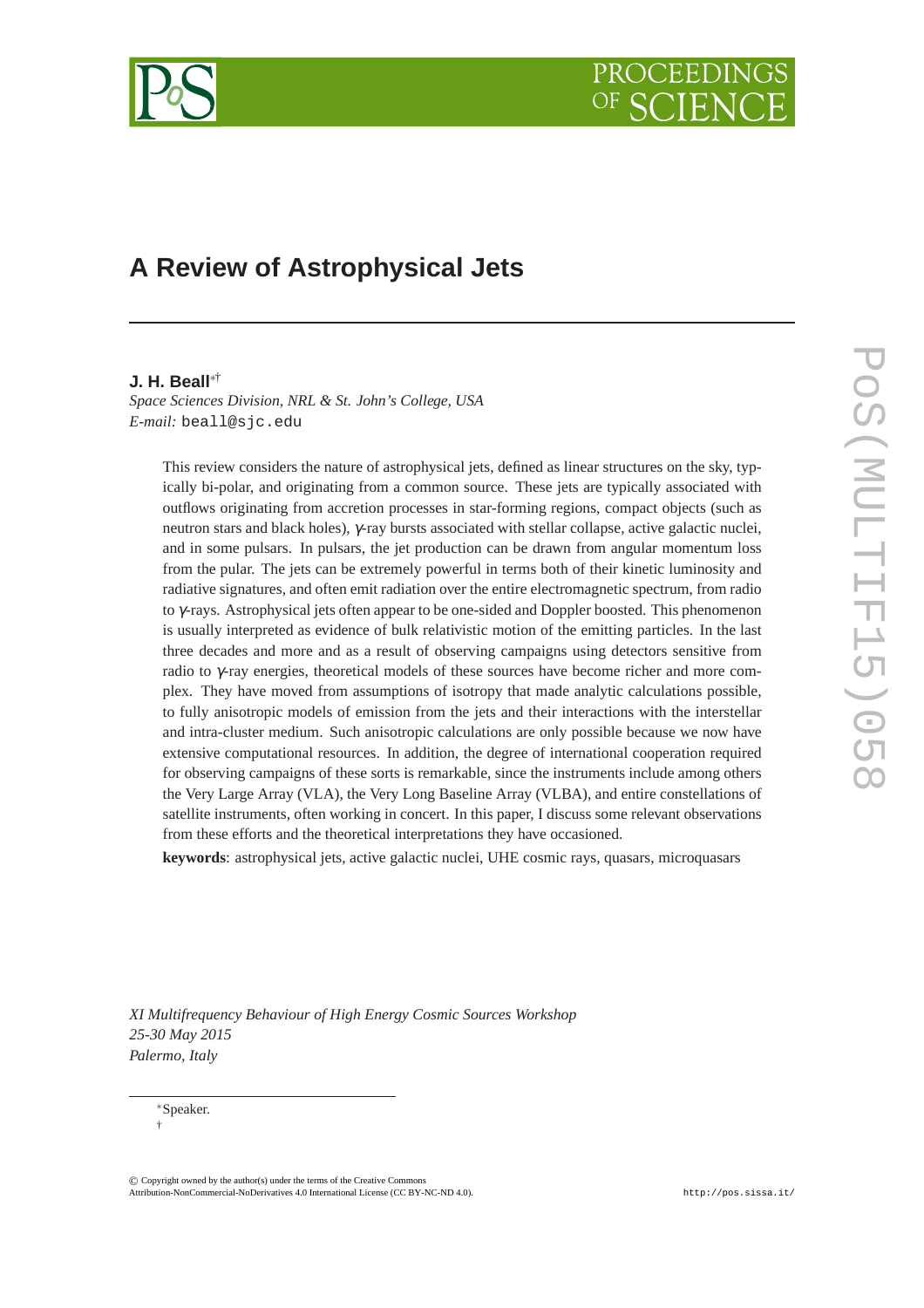### **1. Introduction**

Astrophysical jets can be defined as linear structures observed on the sky, sometimes bi-polar, and originating from a common source. These jets are typically associated with outflows originating from accretion processes in star-forming regions and in compact binary systems containing compact objects (i.e., white dwarfs, neutron stars, and black holes), and of course in active galactic nuclei (AGNs), and galaxy clusters. They also appear to be present in  $\gamma$ -ray bursts associated with stellar collapse when the jet is pointed at the Earth, and in some pulsars. In pulsars, the required energy for jet production can be drawn from angular momentum loss of the pular. Astrophysical jets can appear to be one-sided and Doppler boosted. This phenomenon is usually interpreted as evidence of bulk relativistic motion of the emitting particles.

The jets can be extremely powerful in terms both of their kinetic luminosity and radiative signatures, and often emit radiation over the entire electromagnetic spectrum, from radio to  $\gamma$ rays. We have become aware of considerable details of these results through decades of sustained observing campaigns.

The results of these campaigns show similarities and significant differences in the data from some epochs of galactic microquasars, including GRS 1915+105 (Mirabel, et al., 1998; Rahoui et al., 2008), the concurrent radio and x-ray data (Beall et al., 1978) on Centaurus A (NGC 5128), 3C120 (Marscher (2006), and 3C454.3 as reported by Bonning et al. (2009), and Cygnus A (Carilli, et al., 1996), to name a few. The Bonning et al. analysis of the 3C454.3 data showed the first results from the Fermi LAT Space Telescope (Abdo 2009a, 2009b) for the concurrent variability at optical, UV, IR, and γ-ray frequencies for that source. In combination with observations of microquasars and quasars from the MOJAVE Collaboration (see, e.g., Lister et al., 2009), these observing campaigns provide an understanding of the time-dependent evolution of these sources at milliarcsecond resolutions (i.e., parsec for AGNs, and Astronomical Unit scales for microquasars).

In blazar sources (see, e.g., Ulrich et al. 1997, and Marscher, 2006) there seems to be a confirmed connection of jets with accretion disks. In sources without large-scale linear structures (i.e., jets), as Ulrich et al. (1997) note, the source variability could result from the complex interactions of the accretion disk with an x-ray emitting corona. But to the extent that "small" jets are present in these sources, the disk-jet interaction must still be of paramount importance, since it provides a mechanism for carrying away energy from the disk.

Current theories (see e.g., Hawley 2003 and Bisnovatyi-Kogan, et al., 2013 for a discussion of disk structure and jet-launch issues, respectively) suppose that the jet is formed and accelerated in the accretion disk. But even if this is true in all sources, it is still unclear whether or not astrophysical jets with shorter propagation lengths are essentially different in constitution from those that have much longer ranges, or whether the material through with the jet propagates determines the extent of the observational structures we call jets. At all events, the complexities of the jet-ambient medium interaction must have a great deal to do with the ultimate size of emitting region.

This sort of argument has applications to both quasars and microquasars, especially if essentially similar physical processes occurs in all these objects (see, e.g., Beall, 2003, and Marscher, 2006). To some, it has become plausible that essentially the same physics is working over a broad range of temporal, spatial, and luminosity scales. Hannikainen (2008) and Chaty (1998, 2007) have discussed some of the emission characteristics of microquasars, and Paredes (2007) has considered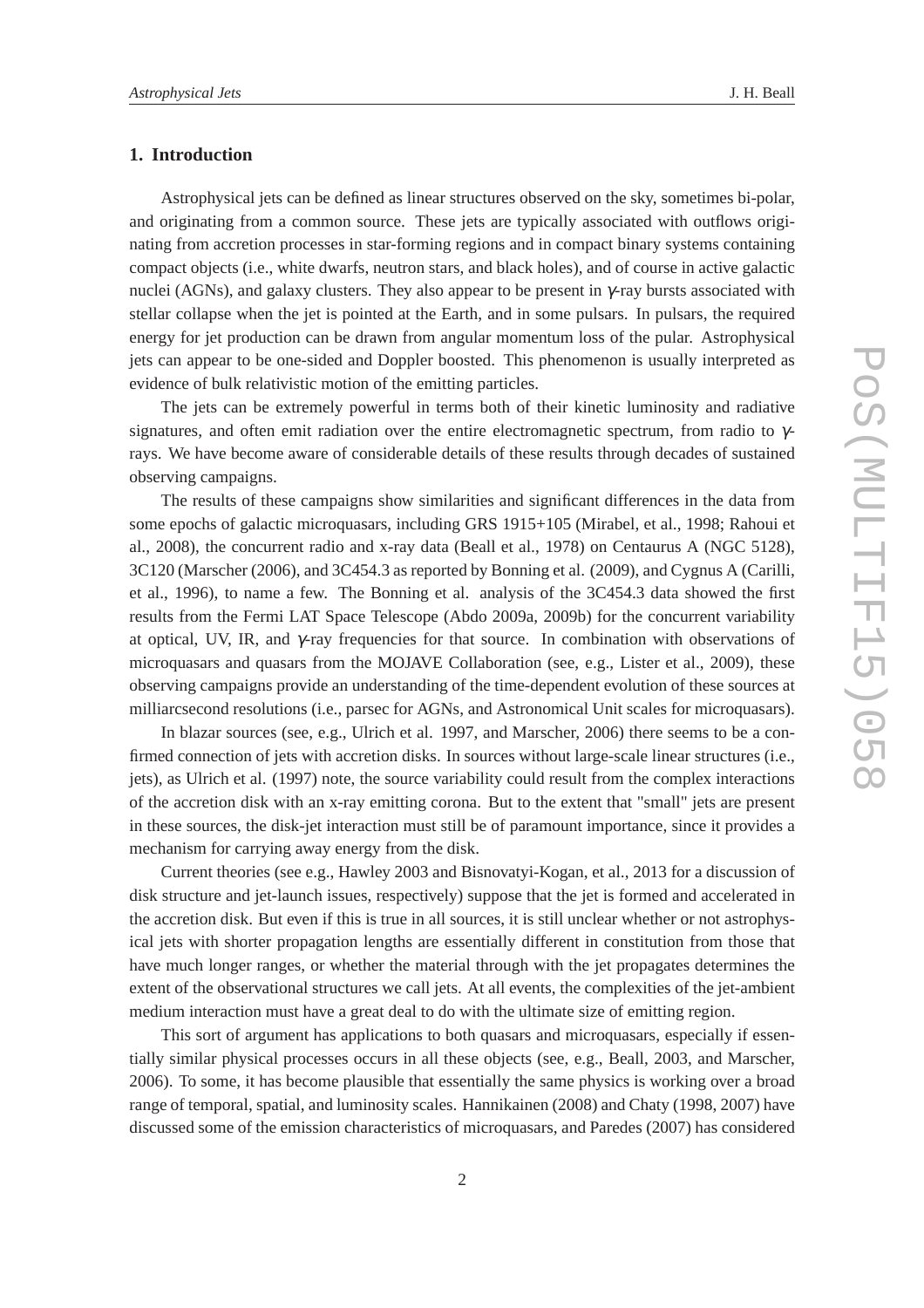the role of microquasars and AGNs as sources of high energy γ-ray emission. In fact, the early reports of the concurrent radio and x-ray variability of Centaurus A can be plausibly interpreted as the launch of a jet from Cen A's central source into the complex structures in its core. Additionally, these observations are remarkably similar to the observations of galactic microquasars and AGNs, including the observations from the Fermi LAT Space Telescope of concurrent  $\gamma$ -ray, IR, optical, and UV variability of 3C454.3 (Bonning et al., 2009), and observations by Madejski et al. (1997) for BL Lac, among others.

#### **2. Jets from Accretion Disks in Star-Forming Regions**

There is evidence for accretion disks associated with the bipolar outflows in star-forming regions such as the rho Ophiuchus cloud (see, e.g., Beall 1987, and the rho Ophiuchus jet observations taken from K. Tachihara's Ph.D. thesis). The data therein interpreted show that the IR spectra in the centers of the regions of bi-polar flows are consistent the emission expected from accretion disks with the thermal gradient expected from a Shakura-Sunyaev (1973) accretion disk. The spectrum calculated by Beall (op. cit.) agrees with the illustration presented by Hannikainen (2005).

Recent observations bear out this hypothesis. For example, the observations of HL Tauri with the Atacama Large Millimeter/Sub-Millimeter Array (ALMA) presented in Figure 1 clearly show the resolved accretion disk structure of the protostellar system beginning to segregate itself into rings that are hypothesized to become proto-planets.

Remarkably, this resolved accretion disk is clearly associated with a jet structure (Rodriguez, et al., 1994) for data taken by the VLA on arcsecond scales.

The observations from ALMA are also corroborated by data from Owens Valley Radio Observatory's Combined Array for Research in Milimeter-Wave Astronomy (CARMA), as reported by Stephens et al. (2014). In addition, and perhaps most importantly, the CARMA date show a magnetic field morphology of at 0.6 arcsecond resolution. The polarization vectors appear to show a magnetic field perpendicula to the disk orientation.

We now turn to jets associated with AGNs and quasars.

# **3. Concurrent Variability of AGN Jet Sources as an Indication of Jet Launch or Jet-Cloud Interactions**

As examples, we now turn to two such observations in this paper, the concurrent radio and xray variability of Centaurus A (Beall et al., 1978), and the γ-ray, UV, and IR concurrent variability discussed by Bonning et al., (2009) using the Fermi LAT and Swift spacecraft.

#### **3.1 Radio and X-ray Variability Measurements of Centaurus A (NGC 5128)**

The first detection of concurrent, multifrequency variability of an AGN came from observations of Centaurus A (Beall et al., 1978, see Figure 1 of that paper). Beall et al. conducted the observing campaign of Cen A at three different radio frequencies in conjunction with observations from two different x-ray instruments on the OSO-8 spacecraft in the 2-6 keV and 100 keV x-ray ranges. These data were obtained over a period of a few weeks, with the Stanford Interferometer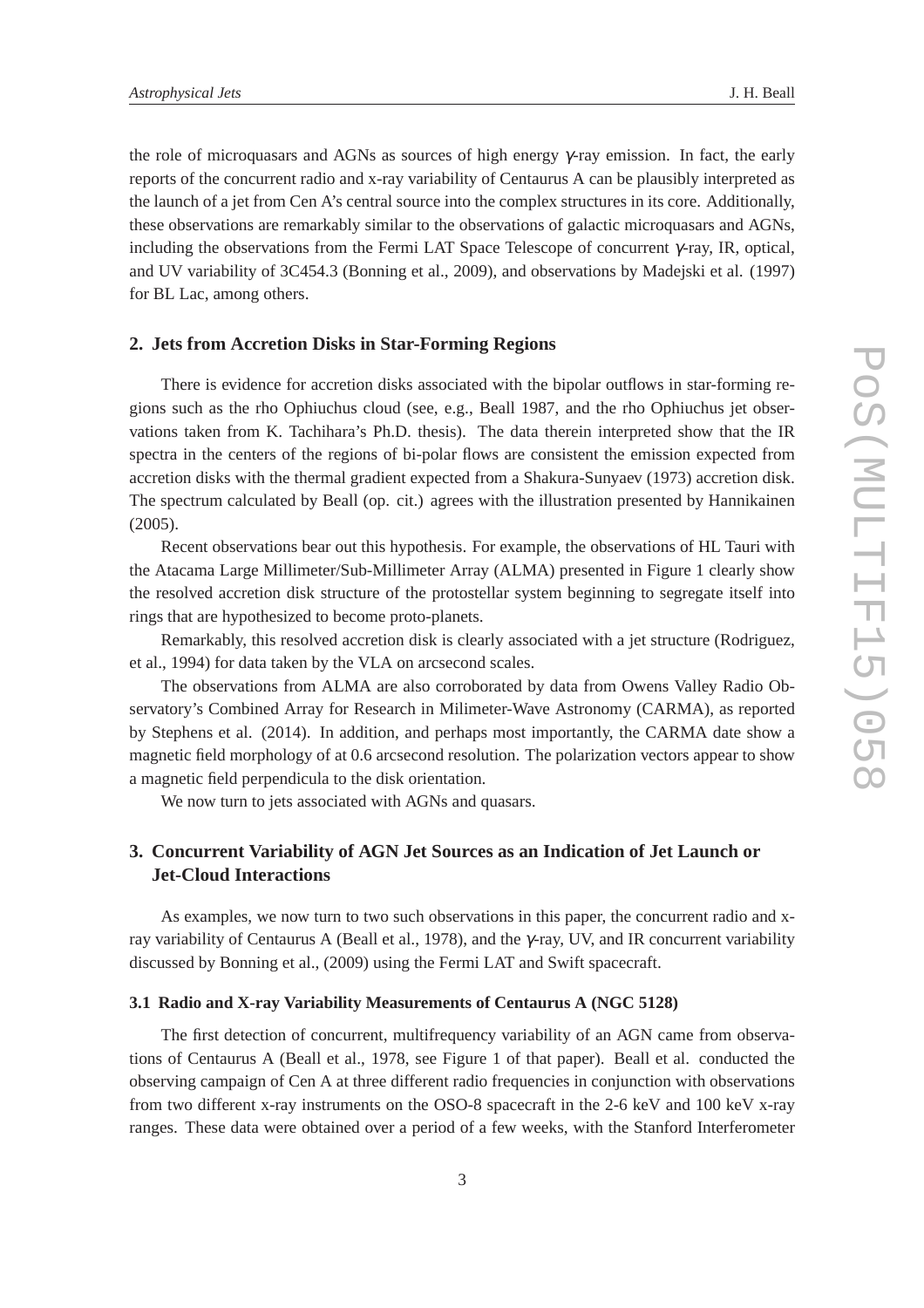

**Figure 1:** HL Tauri: note the ring-like structure that is likely to represent planetary formation in the protostellar system. This image is from ALMA (Atacama Large Millimeter/sub-millimeter Array).

at 10.7 GHz obtaining the most data. Beall et al. also used data from other epochs to construct a decade-long radio and x-ray light curve of the source. Figure 1a of Beall (2011) shows the radio data during the interval of the OSO-8 x-ray observations, as well as the much longer timescale flaring behavior evident in the three different radio frequencies and at both low-energy (2-6 keV, see Figure 1b of Beall, 2011) and in high-energy (∼ 100 keV, see Figure 1c of Beall, 2011) x-rays. As noted by Beall (2011), a perusal of Figure 1a in that paper shows that the radio data (represented as a "+" in that figure) generally rise during 1973 to reach a peak in mid-1974, then decline to a relative minimum in mid-1975, only to go through a second peak toward the end of 1975, and a subsequent decline toward the end of 1976. This pattern of behavior is also shown in the ∼ 30 GHz data and the ∼ 90 GHz data albeit with less coverage at the higher two radio frequencies.

Several points are worthy of note. First, as Beall et al. (1978) show, the radio and x-ray light curves track one another. This result demonstrated the first report of concurrent radio and x-ray variability of an active galaxy. Mushotzky et al. (1978), using the weekly 10.7 GHz data obtained by Beall et al., (1978) demonstrate that the 10.7 GHz radio data track the 2-6 keV x-ray data on weekly time scales, also. The concurrent variability at radio and x-ray frequencies argues that the emitting region is the same for both the radio and x-ray light. This, as was noted by Beall and Rose (1980), can be used to set interesting limits on the parameters of the emitting region. In addition, the observations at the three radio frequencies (10.7 GHz,  $\sim$  30 GHz, and  $\sim$  90 GHz) clearly track one another throughout the interval whenever concurrent data are available.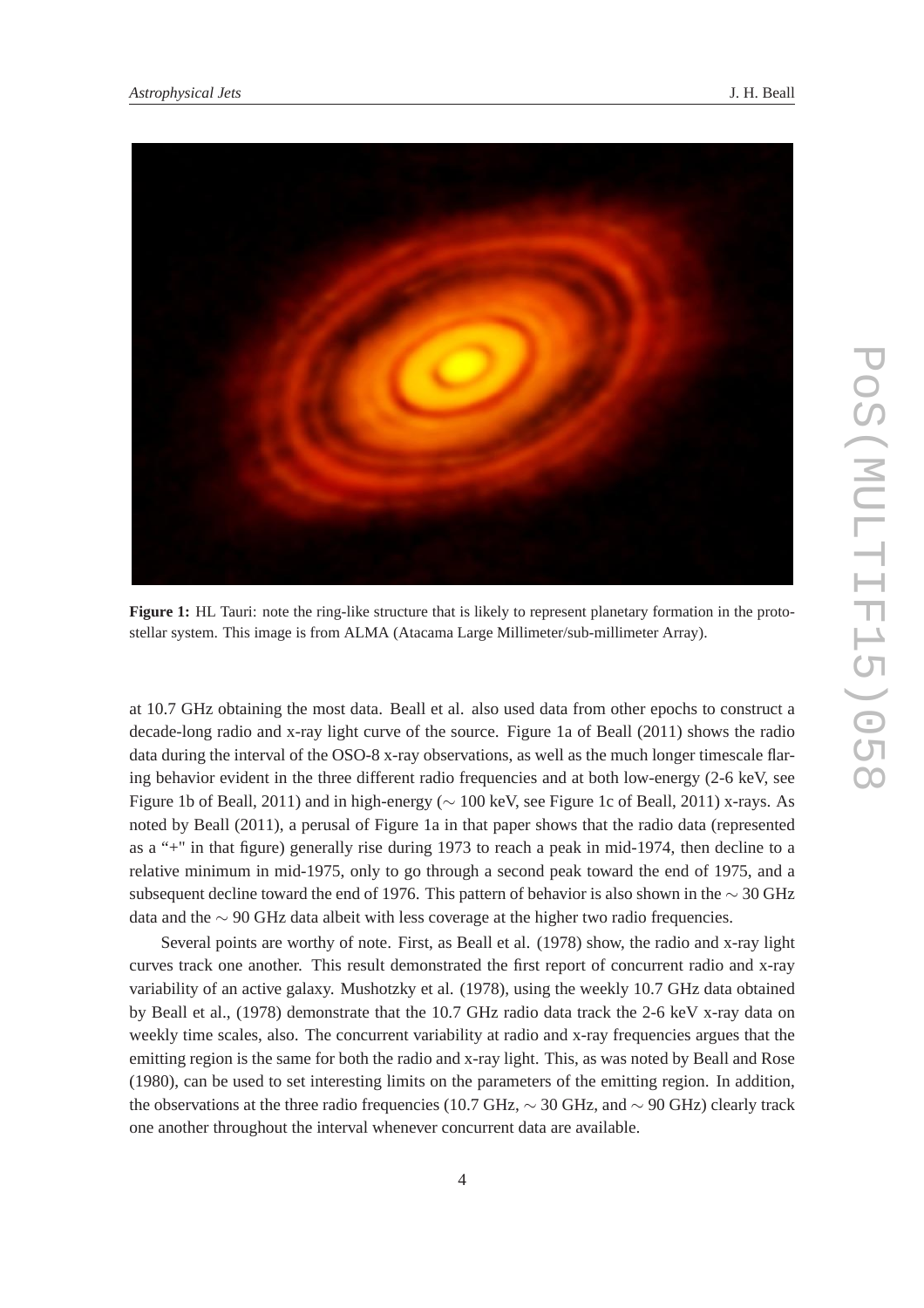

**Figure 2:** Fermi LAT data (see, e.g., Lott et al. 2013) showing the time history of the flaring from 3C454.3 (Figure 2a), along with the Bonning et al. (2009) data showing concurrent γ-ray, IR, optical, and UV data (Figure 2b). The time of the jet launch from the MOJAVE "movie" is illustrated by the arrow..

A plausible hypothesis for the observations we have witnessed is that they arise from physical processes associated with the "launch" of an astrophysical jet into the complex structures in the core of Centaurus A. The timescale of the evolution from early 1973 through 1977 appears to be associated with the evolution of a larger structure over a more extended region. The observations are consistent with the interaction of the astrophysical jet with an interstellar cloud in the core of Cen A.

It is clear from this discussion that a distinction needs to be made about which observational signatures are associated with the jet launch, the jet itself, and the ambient medium's reaction to the jet. In considering such a scenario applied to microquasars, the observations of Sco X-1 by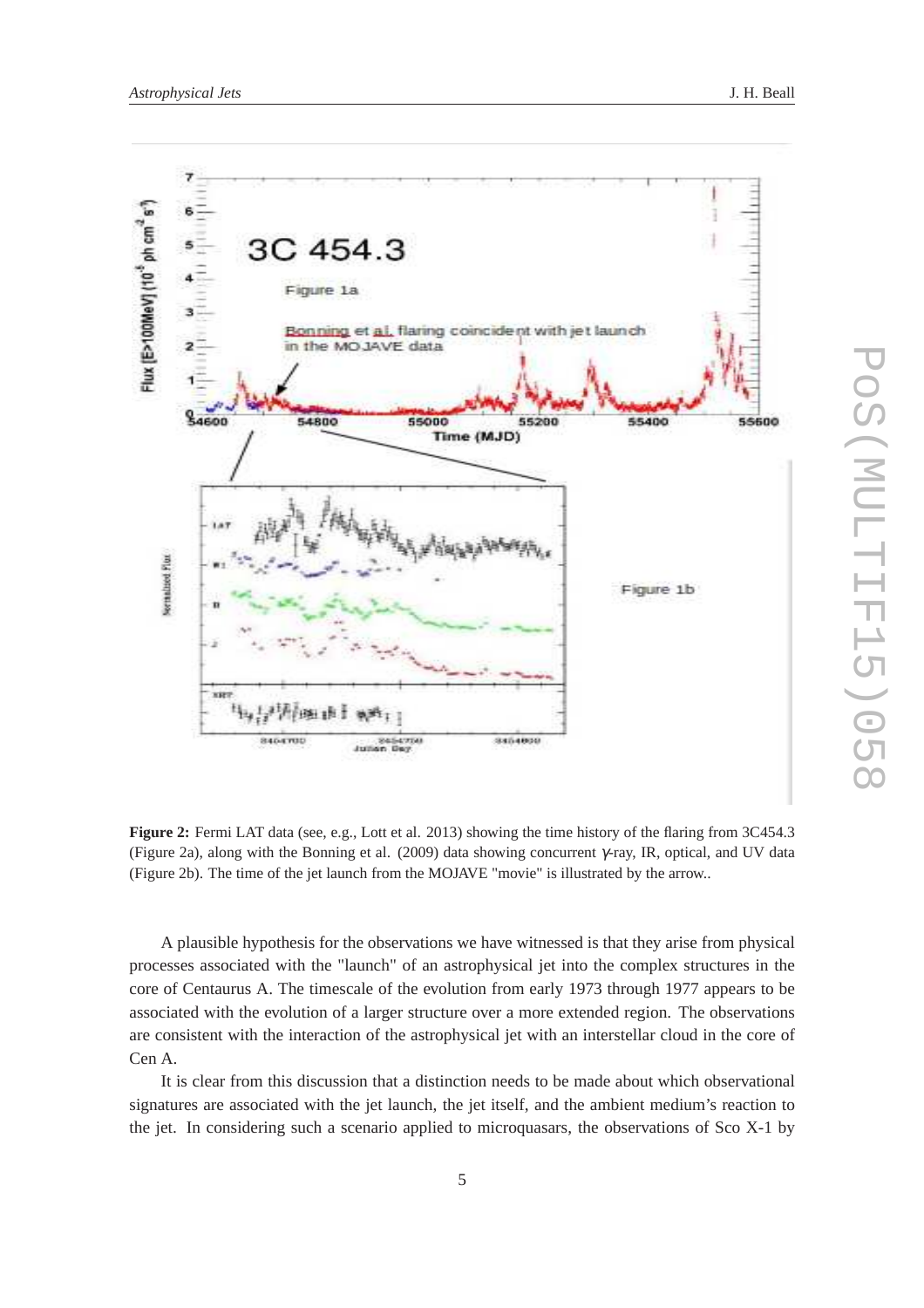Fomalont, Geldzahler, and Bradshaw (2001), as discussed by Beall et al. (2013) are extremely informative.

#### **3.2 A Jet Launch Coincident with the 3C454.3 Multi-frequency Flaring**

Bonning et al. (2009) performed an analysis of the multi-wavelength data from the blazar, 3C454.3, using IR and optical observations from the SMARTS telescopes, optical, UV and X-ray data from the Swift satellite, and public-release γ-ray data from the Fermi LAT experiment. In that work, she demonstrated an excellent correlation between the IR, optical, UV and  $\gamma$ -ray light curves, with a time lag of less than one day.

Urry (2011) noted that 3C454.3 can be a laboratory for multifrequency variability in Blazars. While a more precise analysis of the data will be required to determine the characteristics of the emitting regions for the observed concurrent flaring at the different frequencies, the pattern of a correlation between low-energy and higher-energy variability is consistent with that observed for Cen A, albeit with the proviso that the energetics of the radiating particles in 3C454.3 is considerably greater.

A perusal of the data for 3C454.3 at milliarcsecond scales taken from the MOJAVE VLBA campaign during the Bonning et al (2009) flare show that the time-dependent flare occurs during launch of a new component of the jet that originates from the core.

The pattern of variability reported by Bonning et al. is consistent with the injection of relativistic particles into a region with relatively high particle and radiation densities (i.e., an interstellar cloud). The picture that emerges, therefore, is consistent with the observations of spatially and temporally resolved galactic microquasars and AGN jets.

It should not escape our notice that other epochs in the 3C454.3 data from MOJAVE and Fermi LAT also show similar periods of injection of radio blobs that are associated with a double-peaked structure in the  $\gamma$ -ray light. The Fermi LAT data (see, e.g., Lott et al. 2013) show that the time history of the flaring from 3C454.3 are associated with times for several additional flares in the MOJAVE data sets (see Figure 3). The flares are similar to those shown in Figure 2, and clearly indicate the correlation of  $\gamma$ -ray flares with the jet launches. These associations have also been pointed out by Jorstadt et al. 2013, who provide a detailed review of three outbursts in their paper. The direct correlation of the Fermi LAT and the MOJAVE data can clearly be seen in the figure. The data show evidence for the repeated launching of the astrophysical jets into the ambient medium. The jet structure is apparently not a continuous injection over long time scales, but an injection of a series of "blobs" that are co-aligned along some preferred axis.

For the Cen A data, and for data from 3C454.3, it is the concurrent variability that suggests that the radio to x-ray (in Cen A's case) and the IR, optical, and UV to γ-ray fluxes (in 3C454.3's case) are created in the same region. This leads to the possibility of estimates of the source parameters that are obtained from models of these sources. VLBI observations of cores vs. jets (see, e.g., the study of BL Lac by Bach et al. 2006) show the structures of the core vs. jet as they change in frequency and time. It has thus become possible to separate and study the time variability of the jet and the core of AGN at remarkably fine temporal and spatial scales.

Van der Laan (1966) discussed the theoretical interpretation of cosmic radio data by assuming a source which contained uniform magnetic field, suffused with an isotropic distribution of relativistic electrons. The source, as it expanded, caused an evolution of the radio light curve at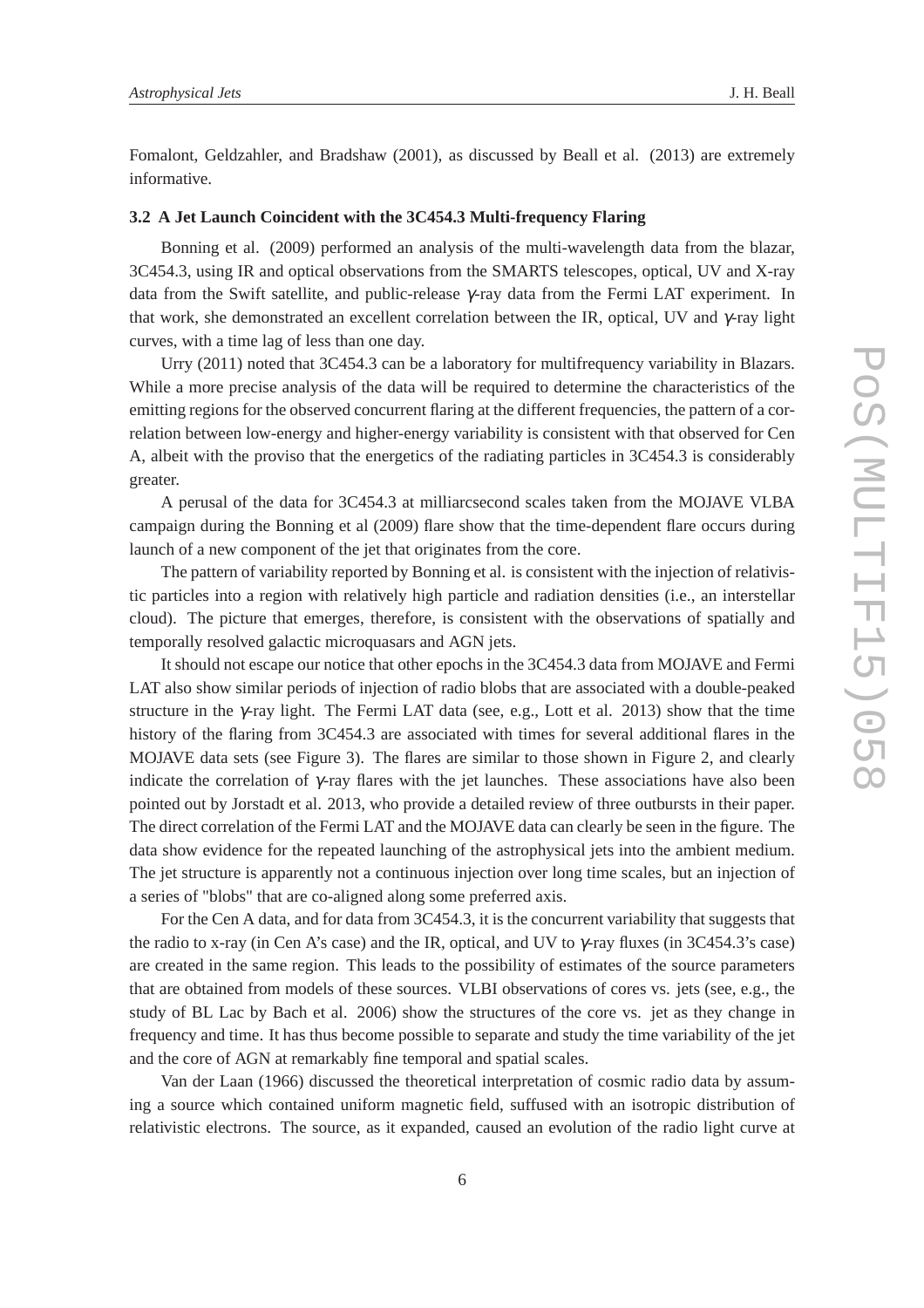

# **Additional MOJAVE jet launches**

**Figure 3:** Fermi LAT data (see, e.g., Lott et al. 2013) showing the time history of the flaring from 3C454.3 along with times for several additional flares in the MOJAVE data sets, The flares are similar to those shown in Figure 2 above, and clearly indicate the correlation of γ-ray flares with the jet launches. These associations have also been pointed out by Jorstadt et al. 2013, who provide a detailed review of three outbursts in their paper. The direct correlation of the Fermi LAT and the MOJAVE data can clearly be seen in the figure. The three additional flares are similar in temporal structure to those illustrated in Figure 2. In total, the data presented here show four concurrent γ-ray and radio flares associated with the launch of material that comprises an astrophysical jets.

different frequencies. Each of the curves in Van der Laan's paper represents a factor of 2 difference in frequency, the vertical axis representing intensity of the radio flux and the horizontal axis representing an expansion timescale for the emitting region. Van der Laan's calculations show a marked difference between the peaks at various frequencies.

In the example of Cen A, the radio frequency bands track one another throughout the entire interval reported by Beall et al. (1978). The data from Cen A (as discussed more fully in Beall (2008, 2010) are, therefore, not consistent with van der Laan expansion (Van der Laan, 1966), since for van der Laan expansion, we would expect the different frequencies to achieve their maxima at different times. Even if the 10.7 GHz data are in the synchrotron self-absorbed portion of the spectrum, as appears likely, there is no straightforward way to explain the behavior of the radio data via the van der Laan mechanism.

The observations in the hard x-ray at 100 keV are also problematic, since the slope of the power-law spectrum at 100 keV hardens (i.e., flattens) at one epoch in the observations. The hard x-ray spectrum is unabsorbed, and therefore represents the spectrum of the underlying radiating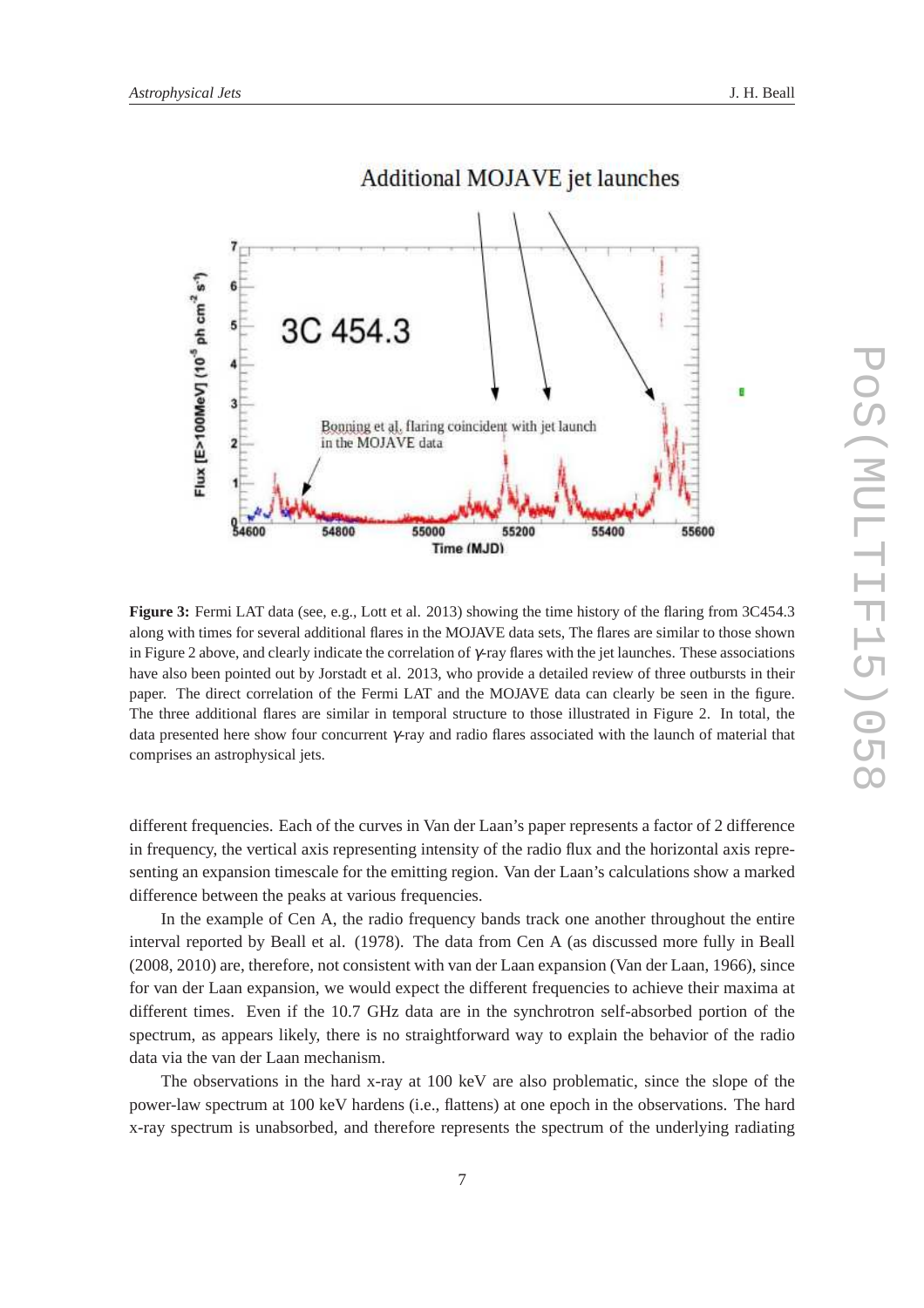

**Figure 4:** 3C454.3 shown at milliarcsecond scales for data taken from the MOJAVE VLBA campaign during the Bonning et al (2009) flare. A perusal of the time-dependent flare clearly shows that the jet launch from the core of the AGN is coincident with the double peaked flaring shown in the Bonning et al. results.

electrons. Therefore, the most likely explanation for the changes in the spectrum of the Cen A data at 100 keV (Beall, et al., 1978) is that the emitting region suffered an injection or reacceleration of energetic electrons.

A similar scenario can explain the reported radio variability. That is, the jet-ambient-medium interaction injected a population of energetic particles into a putative van der Laan "blob," or, equivalently, that there was a re-acceleration of the emitting electrons on a timescale short compared to the expansion time of the source.

An analysis of the 3C120 results compared with the data from the galactic microquasar, Sco X-1, undertaken by Beall (2006) shows a similar radio evolution, with rapidly moving "bullets" interacting with slower moving, expanding blobs. It is highly likely that the elements of these sources that are consistent with van der Laan expansion are the slower-moving, expanding blobs. I believe that the relativistically moving bullets, when they interact with these slower-moving blobs, are the genesis of the flaring that we see that seems like a re-acceleration of the emitting, relativistic particles. I note that a similar scenario could be operating in Cen A and 3C454.3.

This is not to say that the "slower-moving blobs" are not themselves moving relativistically, since the bi-polar lobes have significant enhancements in brightness due to relativistic Doppler boosting for the blobs moving toward us.

The true test of this hypothesis will require concurrent, multifrequency observations with res-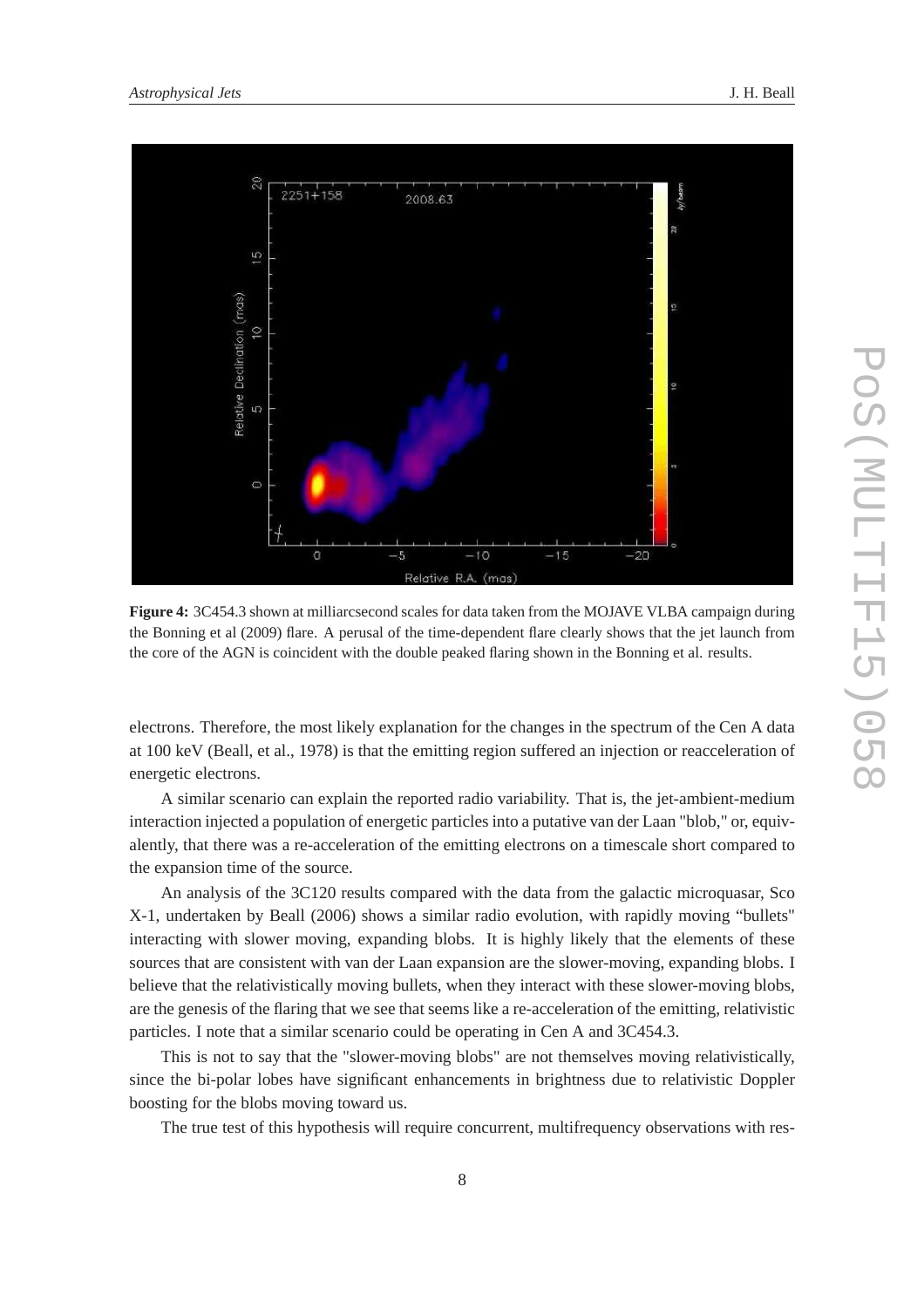olutions sufficient to distinguish jet components from core emissions in galactic microquasars as well as for AGN jets.

One of the most remarkable sagas regarding the discovery of quasar-like activity in galactic sources comes from the decades long-investigation of Sco X-1 by Ed Fomalont, Barry Geldzahler, and Charlie Bradshaw (Fomalont, Geldzahler, and Bradshaw, et al. 2001). During their observations, an extended source changed relative position with respect to the primary object, disappeared, and then reappeared many times. We now know that they were observing a highly variable jet from a binary, neutron star system. The determinant observation was conducted using the Very Large Array (VLA) in Socorro, New Mexico and the VLBA interferometer (see, e.g., Beall, 2008) for a more complete discussion).

The observations of the concurrent IR, Optical, UV, and  $\gamma$ -ray variability of 3C454.3, and its associated jet launch in the MOJAVE data, argue for a reinvestigation of these data sets in the near future.

It is worthy of note that the milliarcsecond observations show a complex evolution of structure at parsec scales, including an apparently sharp change of directions associated with changes in the polarization of the radio light at that point in the jet's evolution (see Figure 2). Furthermore, the multi-frequency flares reported by Bonning et al. (2009) are consistent with the launch of another component of the astrophysical jet in the core region.

Regarding the acceleration region and the possible mechanisms for the collimation of the jets, a number of models have been proposed (see, e.g., Kundt and Gopal-Krishna (2004), Bisnovatyi-Kogan et al. (2002), Romanova and Lovelace (2009), and Bisnovatyi-Kogan, et al. (2013) that might help explain the complexity present in these data.

## **4. Concluding Remarks**

The data discussed therein suggest a model for the jet structures in which beams or blobs of energetic plasmas propagate outward from the central engine to interact with the ambient medium in the source region. This ambient medium in many cases comes from prior ejecta from the central source, but can also come from clouds in the Broad Line Region. The jet can apparently also excavate large regions, as is suggested by the complex structures in, for example, 3C120. The physical processes which can accelerate and entrain the ambient medium through which the jet propagates, have been discussed in detail in several venues (see, e.g., Rose et al., 1984, 1987, Beall, 1990, Beall et al., 2003, and Beall, 2010).

In this paper, we have focused on the patterns of concurrent radio and x-ray variability for Cen A, and on concurrent radio, γ-ray, optical, IR, and UV variability for 3C454.3. The data can be interpreted as being associated with a jet-launch scenario for these sources, and suggests an association between a jet launch in the MOJAVE data for 3C454.3 and its  $\gamma$ -ray flare from Fermi LAT. In addition, jets from microquasars show similar patterns of variability to those of AGNs. These data require us to abandon our assumptions both of spherical symmetry and of single-zone productions in our models of these sources.

The author gratefully acknowledges the support of the Chief of Naval Research for this research. This research has made use of data from the MOJAVE database that is maintained by the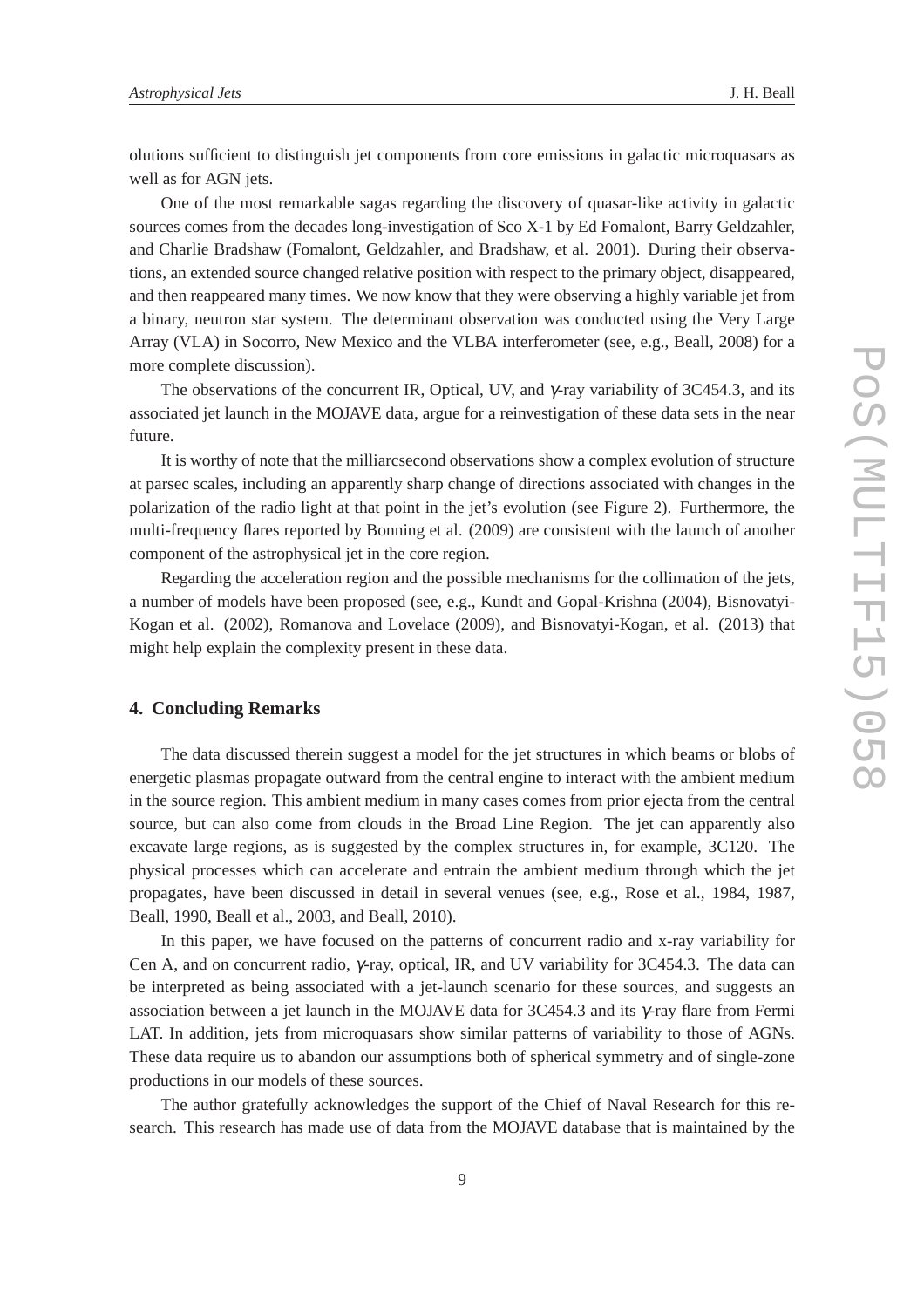MOJAVE team (Lister et al., 2009, AJ, 137, 3718). The author gratefully acknowledges the data provided by the MOJAVE Team for this paper.

#### **References**

- [1] Fermi LAT Collaboration; Abdo, A. A.; Ackermann, M.; Ajello, M.; Axelsson, M.; Baldini, L.; Ballet, J.; Barbiellini, G.; Bastieri, D.; Baughman, B. M.; and 167 coauthors: 2009, *Sciience*, 326.1512F (Modulated High-Energy Gamma-Ray Emission from the Microquasar Cygnus X-3)
- [2] Abdo, A. A.; Ackermann, M.; Ajello, M.; Atwood, W. B.; Axelsson, M.; Baldini, L.; Ballet, J.; Barbiellini, G.; Bastieri, D.; Baughman, B. M.; and 173 coauthors: 2009, *Ap. J.*, 701L,123A (Fermi LAT Observations of LS I +61 $\hat{A}$ ř303: First Detection of an Orbital Modulation in GeV Gamma Rays)
- [3] The Pierre Auger Collaboration, et al., 2007, *Science* **318**, 938.
- [4] Bach, U., Villata, M., Raiteri, C. M., et al. 2006, "Structure a variability in the VLBI jet of BL Lacertae during the WEBT campaigns (1995-2004)," *A&A*, 456, 105.
- [5] Beall, J.H. et al., 1978, *Ap. J.*, **219**, 836.
- [6] Beall, J.H., Rose, W.K., 1980, *Ap. J.*, **238**, 579.
- [7] Beall, J.H., 1987, *Ap. J.*, **316**, 227.
- [8] Beall, J.H., 1990, *Physical Processes in Hot Cosmic Plasmas* (Kluwer: Dordrecht), W. Brinkman, A. C. Fabian, & F. Giovannelli, eds., pp. 341-355.
- [9] Beall, J.H., Bednarek, W., 2002, *Ap. J.*, **569**, 343.
- [10] Beall, J.H., 2002, in *Multifrequency Behaviour of High Energy Cosmic Sources*, F. Giovannelli & L. Sabau-Graziati (eds.), *Mem. S.A.It.* **73**, 379.
- [11] Beall, J.H., 2003, in *Multifrequency Behavior of High Energy Cosmic Sources*, *Chin. J. Astron. Astrophys.* **3, Suppl.**, 373.
- [12] Beall, J.H., 2009, *Societa Italiana di Fisica*, 98, 283-294.
- [13] Beall, J.H., 2010, in *Multifrequency Behaviour of High Energy Cosmic Sources, Frascati Workship 2009*, F. Giovannelli & L. Sabau-Graziati (eds.), *Mem. S.A.It.* **81**, 395.
- [14] Beall, J.H., et al., 2013, *Acta Polytechnica*, 53 (Supplement), 683-686.
- [15] Beall, J.H., 2011, *Mem. S. A. It.*, 83, 283-290.
- [16] Benford, Gregory, and Protheroe, R.J., 2008, *M.N.R.A.S.*, A383, 417âA<sup>§</sup>\$16.
- [17] Bisnovatyi-Kogan, Genaddi, Ardelyan, Nikolai, and Moiseenko, Sergei, 2002, *Mem. S.A.It.* **73**, 1134., in *Proceedings of the Vulcano Workshop on High-Energy Cosmic Sources, 2001*
- [18] Bisnovatyi-Kogan, Genaddi, Klepnev, Alexandr S., and Lovelace, Richard V.E., 2013, *Acta Polytechnica*, 53 (Supplement), 667-682.
- [19] Bonning, E. W., Bailyn, C., Urry, C. M., Buxton, M., Fossati, G., Maraschi, L., Coppi, P.,Scalzo, R., Isler, J., Kaptur, A. 2009, *Astrophys. J. Lett.*, 697, L81.
- [20] Carilli, C.L. et al.: 1996, The Astron Astrophys Rev 7, 1âĂŞ54 (Cyg A).
- [21] Chaty, S.: 1998, PhD Thesis (Multi-wavelength study of the microquasar GRS 1915+105 and of high-energy binary sources in the Galaxy)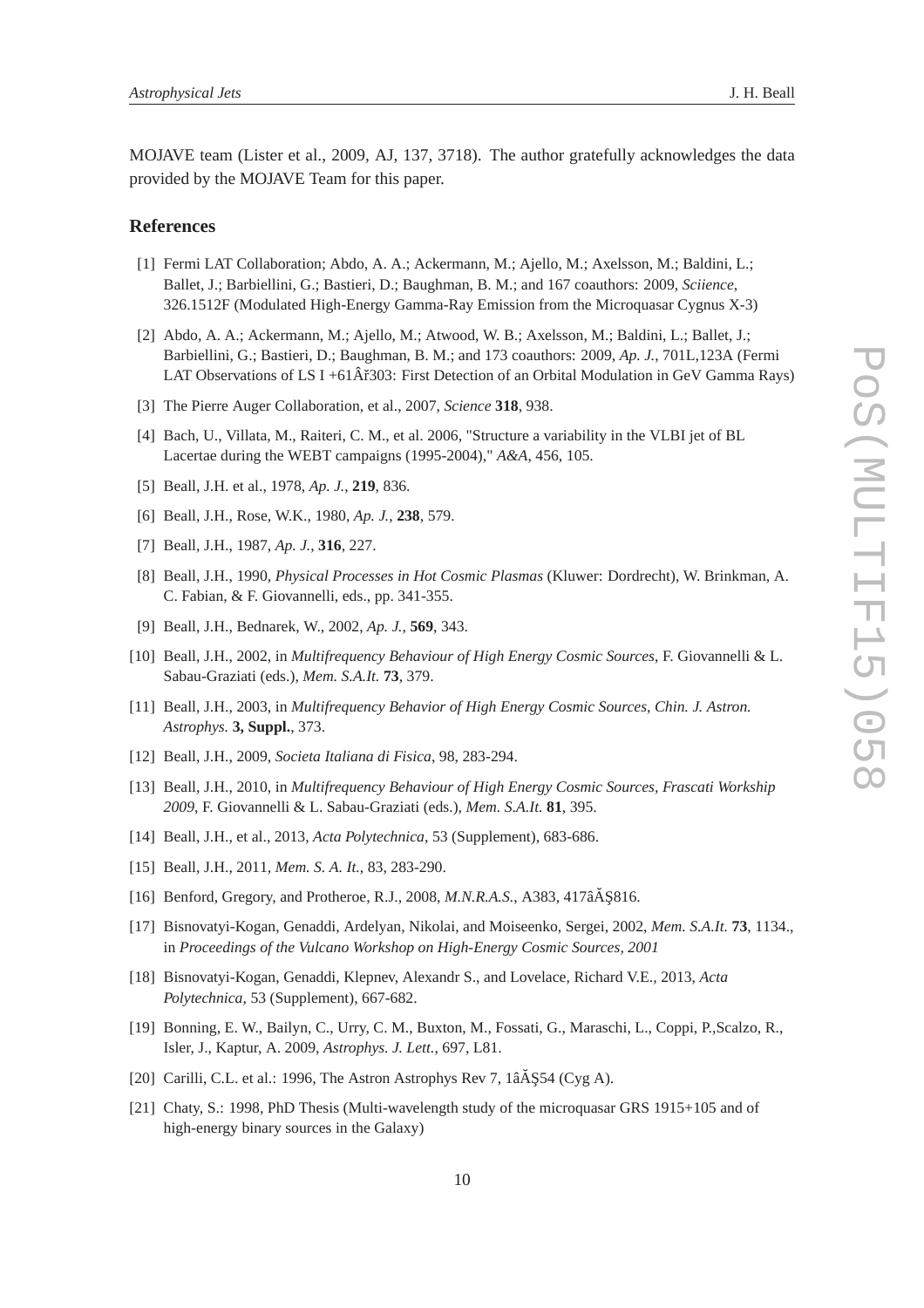- [22] Chaty, S., 2007, in *Frontier Objects in Astrophysics and Particle Physics*, F. Giovannelli & G. Mannocchi (eds.), Italian Physical Society, Editrice Compositori, Bologna, Italy, **93**, 329.
- [23] Cooper et al., 2007, *Ap.J. Supplement*, **171**, 376.
- [24] Dar, Arnon, 2009, private communication.
- [25] Doolin, S., and Blundell, K.M., 2009, *Ap. J.*,698, L23.
- [26] Fomalont, E., Geldzahler, B., Bradshaw, C., 2001, *Ap. J.* **558**, 283-301.
- [27] Giovannelli, F., Sabau-Graziati, L., 2004, *Space Science Reviews*, **112**, 1-443 (Kluwer Academic Publishers: Netherlands).
- [28] Gómez et al. 2000, Science **289**, 2317.
- [29] Hiribayashi et al., 2000 PASJ **52**, 997.
- [30] Hannikainen, D.C., Rodriguez, J., 2008, in *Multifrequency Behavior of High Energy Cosmic Sources*, *Chin. J. Astron. Astrophys.* **8, Suppl.**, 341.
- [31] Hawley, J.F., 2003, *Phys. Plasmas* 10, 1946/
- [32] Jorstad, S.G., Marscher, A.P., Lister, M.L., Stirling, A.M., Cawthorne, T.V. et al., 2005, Astron. J. **130**, 1418-1465.
- [33] Jorstadt, S., Marscher, A., Stevens, J., Smith, P., Forster, J. et al., 2006, in *Multifrequency Behavior of High Energy Cosmic Sources*, *Chin. J. Astron. Astrophys.* **6, Suppl. 1**, 247.
- [34] Jorstad, Svetlana G., et al., 2013, *Astrophysical Journal*, 773, 147.
- [35] Kundt, W. and Gopal-Krishna, 2004, *Journal of Astrophysics and Astronomy*, 25, 115-127.
- [36] Krause, M., Camenzind, M., 2003, in *The Physics of Relativistic Jets in the CHANDRA and XMM Era*, New Astron. Rev. **47**, 573.
- [37] Lightman, A. P., Eardley, D. N., 1974, *Ap. J.* Letters **187**, L1.
- [38] Lister et al., 2009, *A.J.*, **137**, 3718.
- [39] Madejski, Greg M., et al., 1999, *ApJ*, 521, 145-154.
- [40] Marscher, A.P., et al., 2002, Nature, **417**, 625-627.
- [41] Marscher, A.P., 2006, in *Multifrequency Behavior of High Energy Cosmic Sources*, *Chin. J. Astron. Astrophys.* **6, Suppl. 1**, 262.
- [42] Mioduszewski, A. J., Rupen, M. P., Walker, R. C., Schillemat, K. M., & Taylor, G. B. 2004, BAAS, 36, 967.
- [43] Mirabel, I. F.; Dhawan, V.; Chaty, S.; Rodriguez, L. F.; Marti, J.; Robinson, C. R.; Swank, J.; Geballe, T., 1998, A.& A., 330L, 9M (Accretion instabilities and jet formation in GRS 1915+105).
- [44] Mirabel, I. F.; Chaty, S.; Rodriguez, L. F.; Sauvage, M., 2015, "Jet-induced star formation by a microquasar", in Extragalactic jets from every angle, Proceedings of the International Astronomical Union, IAU Symposium, Volume 313, pp. 370-373.
- [45] Mushotzky, R.F., Serlemitsos, P.J., Becker, R.H., Boldt, E.A., and Holt, S.S., *Ap. J.* **220**, 790-797.
- [46] Paredes, J., 2007, in *Frontier Objects in Astrophysics and Particle Physics*, F. Giovannelli & G. Mannocchi (eds.), Italian Physical Society, Editrice Compositori, Bologna, Italy, **93**, 341.